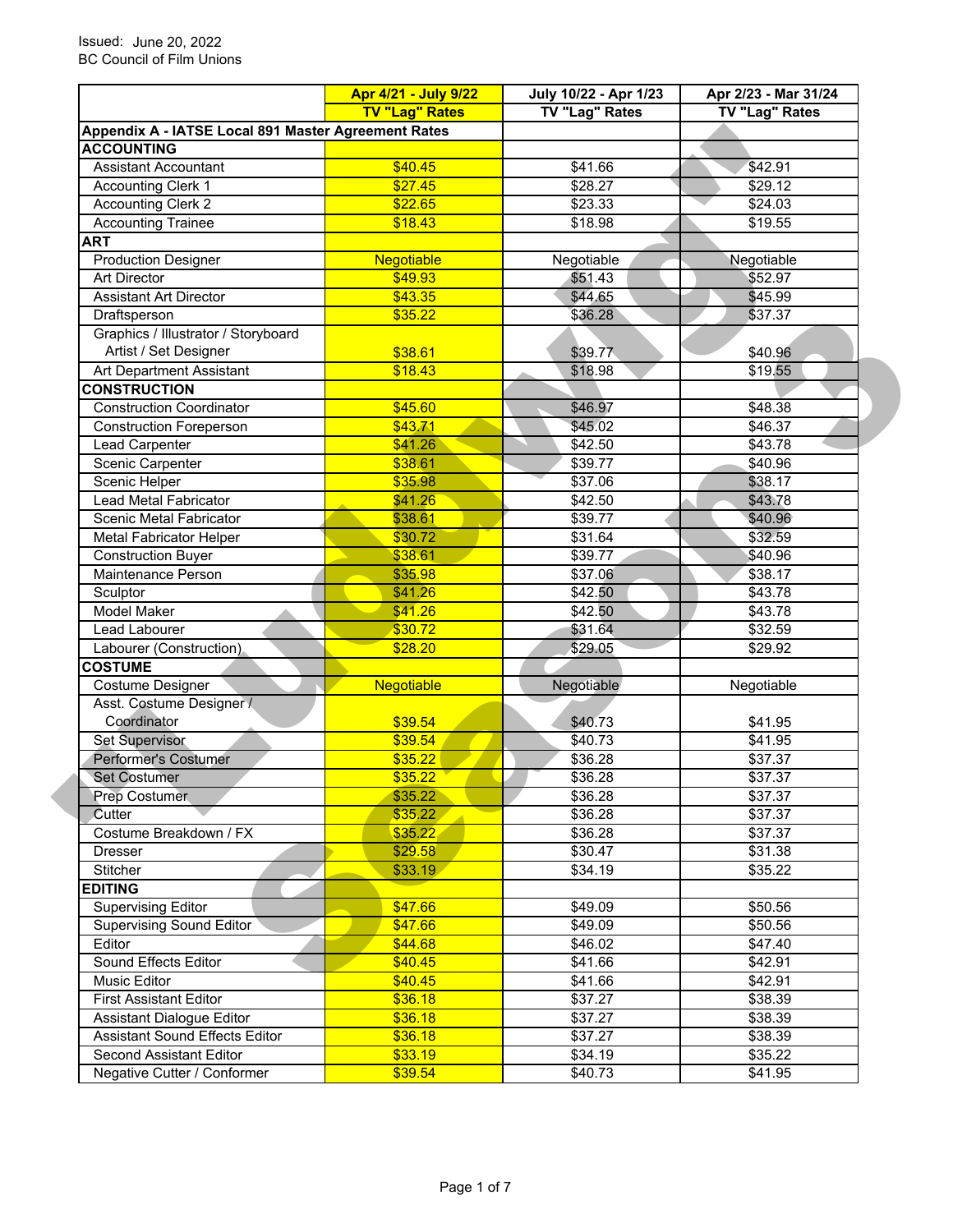|                                                                                                                                           | Apr 4/21 - July 9/22  | July 10/22 - Apr 1/23 | Apr 2/23 - Mar 31/24 |
|-------------------------------------------------------------------------------------------------------------------------------------------|-----------------------|-----------------------|----------------------|
|                                                                                                                                           | <b>TV "Lag" Rates</b> | TV "Lag" Rates        | TV "Lag" Rates       |
| Appendix A - IATSE Local 891 Master Agreement Rates (continued)                                                                           |                       |                       |                      |
| FIRST AID / CRAFT SERVICE                                                                                                                 |                       |                       |                      |
| First Aid / Craft Service                                                                                                                 | \$40.45               | \$41.66               | \$42.91              |
| <b>First Aid</b>                                                                                                                          | \$33.19               | \$34.19               | \$35.22              |
| <b>Craft Service</b>                                                                                                                      | \$30.72               | \$31.64               | \$32.59              |
| <b>GREENS</b>                                                                                                                             |                       |                       |                      |
| <b>Head Greensperson</b>                                                                                                                  | \$40.45               | \$41.66               | \$42.91              |
| Best Person (Lead Person)                                                                                                                 | \$36.18               | \$37.27               | \$38.39              |
| Greensperson                                                                                                                              | \$33.19               | \$34.19               | \$35.22              |
| Greens Helper                                                                                                                             | \$29.58               | \$30.47               | \$31.38              |
| <b>GRIPS</b>                                                                                                                              |                       |                       |                      |
| Key Grip                                                                                                                                  | \$40.45               | \$41.66               | \$42.91              |
| Second Grip                                                                                                                               | \$36.18               | \$37.27               | \$38.39              |
| Lead Grip / Setup                                                                                                                         | \$36.18               | \$37.27               | \$38.39              |
| Dolly Operator                                                                                                                            | \$36.18               | \$37.27               | \$38.39              |
| <b>Rigging Grip</b>                                                                                                                       | \$35.22               | \$36.28               | \$37.37              |
| Grip                                                                                                                                      | \$33.19               | \$34.19               | \$35.22              |
| <b>HAIR</b>                                                                                                                               |                       |                       |                      |
| Hair Department Head                                                                                                                      | \$40.45               | \$41.66               | \$42.91              |
| <b>Assistant Hairstylist</b>                                                                                                              | \$36.18               | \$37.27               | \$38.39              |
| Second Assistant Hairstylist                                                                                                              | \$33.19               | \$34.19               | \$35.22              |
| <b>LIGHTING / ELECTRICS</b>                                                                                                               |                       |                       |                      |
| <b>Head Lighting Technician</b>                                                                                                           | \$40.45               | \$41.66               | \$42.91              |
| <b>Assistant Head Lighting</b>                                                                                                            |                       |                       |                      |
| Technician                                                                                                                                | \$36.18               | \$37.27               | \$38.39              |
| <b>Lighting Board Operator</b>                                                                                                            | \$36.07               | \$37.15               | \$38.26              |
| Head Rigging Lighting Technician                                                                                                          | \$36.18               | \$37.27               | \$38.39              |
| Generator Operator                                                                                                                        | \$36.18               | \$37.27               | \$38.39              |
| Lighting Technician /                                                                                                                     |                       |                       |                      |
| Lamp Operator*                                                                                                                            | \$33.19               | \$34.19               | \$35.22              |
| Set Wire Technician                                                                                                                       | \$35.22               | \$36.28               | \$37.37              |
| Any Lighting Technician who is assigned to operate balloon lighting shall receive \$0.80 per hour more than the Lighting Technician rate. |                       |                       |                      |
| <b>MAKE-UP</b>                                                                                                                            |                       |                       |                      |
| <b>Special Makeup Effects</b>                                                                                                             | <b>Negotiable</b>     | Negotiable            | Negotiable           |
| <b>Makeup Department Head</b>                                                                                                             | \$40.45               | \$41.66               | \$42.91              |
| <b>First Assistant Makeup Artist</b>                                                                                                      | \$36.18               | \$37.27               | \$38.39              |
| Second Assistant Makeup Artist                                                                                                            | \$33.19               | \$34.19               | \$35.22              |
| <b>Third Assistant Makeup Artist</b>                                                                                                      | \$22.48               | \$23.15               | \$23.84              |
| <b>PAINTING</b>                                                                                                                           |                       |                       |                      |
| Paint Coordinator                                                                                                                         | \$45.04               | \$46.39               | \$47.78              |
| Lead Painter                                                                                                                              | \$41.26               | \$42.50               | \$43.78              |
| Scenic Artist                                                                                                                             | \$41.26               | \$42.50               | \$43.78              |
| Sign Painter / Fabricator                                                                                                                 | \$41.26               | \$42.50               | \$43.78              |
| Automotive Sprayer                                                                                                                        | \$41.26               | \$42.50               | \$43.78              |
| Scenic Painter                                                                                                                            | \$38.61               | \$39.77               | \$40.96              |
| <b>Wallpaper Hanger</b>                                                                                                                   | \$38.61               | \$39.77               | \$40.96              |
| Plasterer                                                                                                                                 | \$38.61               | \$39.77               | \$40.96              |
| Set Painter                                                                                                                               | \$36.73               | \$37.83               | \$38.96              |
| Paint Labourer                                                                                                                            | \$28.20               | \$29.05               | \$29.92              |
| <b>PRODUCTION OFFICE</b>                                                                                                                  |                       |                       |                      |
| <b>Production Office Coordinator</b>                                                                                                      | \$40.45               | \$41.66               | \$42.91              |
| Asst. Production Coordinator                                                                                                              | \$36.18               | \$37.27               | \$38.39              |
| 2nd Asst. Production Coord.                                                                                                               | \$20.23               | \$20.84               | \$21.47              |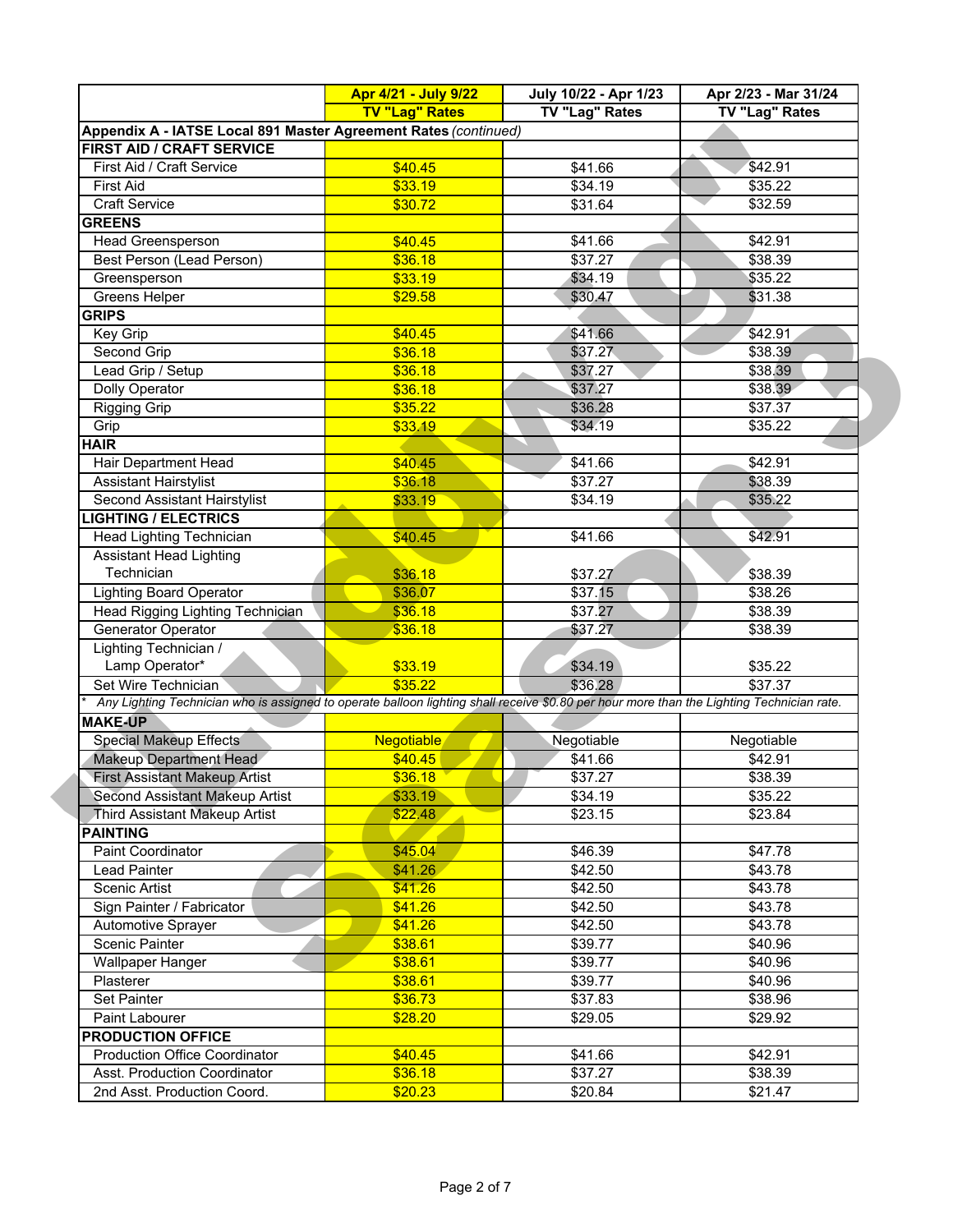|                                                                 | Apr 4/21 - July 9/22  | July 10/22 - Apr 1/23 | Apr 2/23 - Mar 31/24 |
|-----------------------------------------------------------------|-----------------------|-----------------------|----------------------|
|                                                                 | <b>TV "Lag" Rates</b> | <b>TV "Lag" Rates</b> | TV "Lag" Rates       |
| Appendix A - IATSE Local 891 Master Agreement Rates (continued) |                       |                       |                      |
| <b>PROPS</b>                                                    |                       |                       |                      |
| Property Master                                                 | \$40.45               | \$41.66               | \$42.91              |
| <b>Assistant Property Master</b>                                | \$39.54               | \$40.73               | \$41.95              |
| Props Buyer                                                     | \$35.98               | \$37.06               | \$38.17              |
| Props                                                           | \$33.19               | \$34.19               | \$35.22              |
| <b>SCRIPT SUPERVISORS / CONTINUITY COORDINATOR</b>              |                       |                       |                      |
| Script Supevisor /                                              |                       |                       |                      |
| Continuity Coord.                                               | \$40.45               | \$41.66               | \$42.91              |
| Assistant to Script Supervisor /                                |                       |                       |                      |
| <b>Continuity Coordinator</b>                                   | \$22.82               | \$23.50               | \$24.21              |
| <b>SET DECORATING</b>                                           |                       |                       |                      |
| Set Decorator                                                   | \$40.45               | \$41.66               | \$42.91              |
| <b>Assistant Set Decorator</b>                                  | \$37.62               | \$38.75               | \$39.91              |
| Set Buyer                                                       | \$35.22               | \$36.28               | \$37.37              |
| Lead Dresser                                                    | \$34.14               | \$35.16               | \$36.21              |
| On-Set Dresser                                                  | \$34.14               | \$35.16               | \$36.21              |
| <b>Set Dresser</b>                                              | \$33.19               | \$34.19               | \$35.22              |
| Draper / Upholsterer                                            | \$33.19               | \$34.19               | \$35.22              |
| <b>Assistant Set Dresser</b>                                    | \$27.45               | \$28.27               | \$29.12              |
| <b>SOUND</b>                                                    |                       |                       |                      |
| Mixer (Production and Dubbing)                                  | \$52.67               | \$54.25               | \$55.88              |
| <b>Boom Operator</b>                                            | \$44.24               | \$45.57               | \$46.94              |
| Sound Assistant                                                 | \$33.19               | \$34.19               | \$35.22              |
| Public Address Operator                                         | \$33.19               | \$34.19               | \$35.22              |
| Playback Operator                                               | \$33.19               | \$34.19               | \$35.22              |
| Sound Maintenance                                               | \$33.19               | \$34.19               | \$35.22              |
| <b>SPECIAL EFFECTS</b>                                          |                       |                       |                      |
| Special Effects Coordinator                                     | \$44.70               | \$46.04               | \$47.42              |
| <b>First Assistant Special Effects</b>                          | \$40.45               | \$41.66               | \$42.91              |
| <b>Special Effects Assistant</b>                                | \$35.22               | \$36.28               | \$37.37              |
| Special Effects Labourer                                        | \$28.20               | \$29.05               | \$29.92              |
| <b>VIDEO</b>                                                    |                       |                       |                      |
| <b>Video Sound Mixer</b>                                        | \$40.45               | \$41.66               | \$42.91              |
| <b>Video Lighting Director</b>                                  | \$40.45               | \$41.66               | \$42.91              |
| <b>Video Script Supervisor</b>                                  | \$40.45               | \$41.66               | \$42.91              |
| Colourist                                                       | \$40.45               | \$41.66               | \$42.91              |
| VISUAL EFFECTS <i>√</i>                                         |                       |                       |                      |
| VFX Artists (Weekly Flat Rate - up to 12 Hours/Day)             |                       |                       |                      |
| VFX Artist - Level 1                                            | \$1,883.14            | \$1,939.63            | \$1,997.82           |
| VFX Artist - Level 2                                            | \$1,748.63            | \$1,801.09            | \$1,855.12           |
| VFX Artist - Level 3                                            | \$1,436.51            | \$1,479.61            | \$1,524.00           |
| VFX Technicians (Weekly Flat Rate - up to 12 Hours/Day)         |                       |                       |                      |
| VFX Technician - Level 1                                        | \$1,748.63            | \$1,801.09            | \$1,855.12           |
| VFX Technician - Level 2                                        | \$1,436.51            | \$1,479.61            | \$1,524.00           |
| VFX Artists (Hourly rate for overtime purposes)                 |                       |                       |                      |
| VFX Artist - Level 1                                            | \$26.90               | \$27.71               | \$28.54              |
| VFX Artist - Level 2                                            | \$24.98               | \$25.73               | \$26.50              |
| VFX Artist - Level 3                                            | \$20.52               | \$21.14               | \$21.77              |
| VFX Technicians (Hourly rate for overtime purposes)             |                       |                       |                      |
| VFX Technician - Level 1                                        | \$24.98               | \$25.73               | \$26.50              |
| VFX Technician - Level 2                                        | \$20.52               | \$21.14               | \$21.77              |